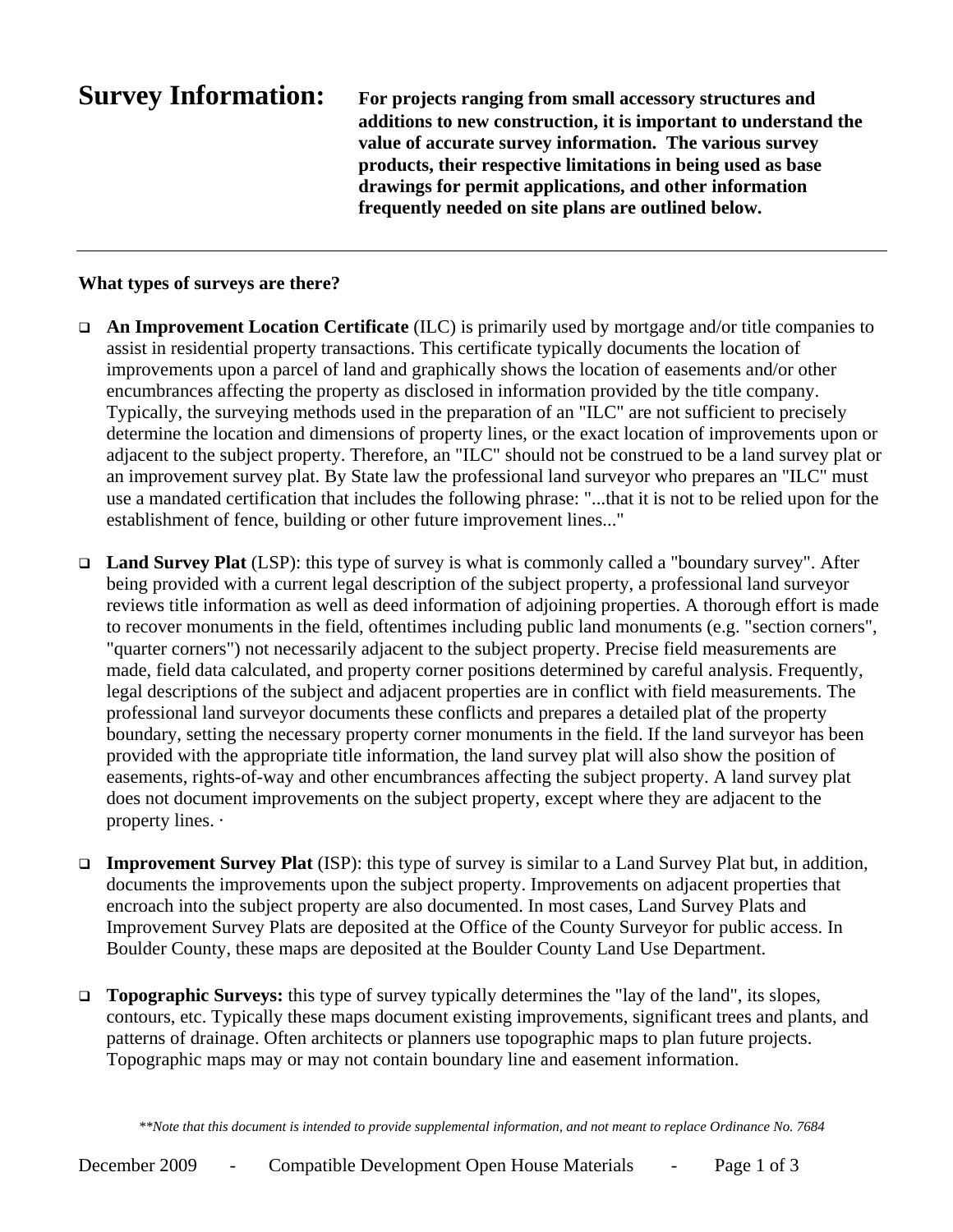# **When can I base my site plan on an ILC instead of needing a LSP or ISP?**

- In general, permit applications for **Accessory Buildings** that:
	- o Do not result in a project that is greater than 80% of the maximum allowable floor area per the Floor Area Ratio requirements or greater than 80% of the maximum allowable building coverage, and
	- o Single story accessory buildings with walls less than 14'-0" measured above adjacent finished grade, and
	- o Accessory buildings located more than 4'-0" from the property line.
- In general, applications for **New Dwellings or Additions** that:
	- o Do not result in a project that is greater than 80% of the maximum allowable floor area per the Floor Area Ratio requirements or greater than 80% of the maximum allowable building coverage, and
	- o Single story additions with walls less than 14'-0" measured above adjacent finished grade, and
	- o Located more than 1'-0" from all minimum required setbacks (including total side yard, solar, bulk plane, etc.)

*The City reserves the right to reject an I.L.C. that is not current and/or does not provide adequate field references demonstrating a reasonable level of field survey work to verify property line locations.* 

# **What other information may be needed on my site plan to demonstrate code compliance?**

## **Solar/Bulk**

# o **For buildings over 12'-0" in height**

 Additional grade information may be needed to demonstrate compliance with Solar and/or Bulk Plane regulations (spot elevations at property corners, mid-points/10' intervals, and at grade break locations along property lines.)

# **Floor Area Ratio (FAR)/Side Yard Wall Articulation (SYWA)**

# o **For buildings with partially exposed lower levels and/or walls over 14'-0" in height**

 Existing contour/topographic information (pre-construction/excavation) and finished grade information (post construction/site work) may be needed to verify the amount of contributing floor area of partially exposed lower levels toward the maximum allowed FAR, or to calculate wall heights for compliance with SYWA.

# **Overall Building Height**

- o **For all buildings** 
	- The location and elevation of the lowest point within 25'-0" **of the resulting building**, to be used to measure overall building height.
- o **For buildings within 2'-0" of the maximum allowed height** 
	- The location and elevation of the lowest point within 25'-0" **of the resulting building**, as determined by a surveyor, to be used to measure overall building height.

*\*\*Note that this document is intended to provide supplemental information, and not meant to replace Ordinance No. 7684*